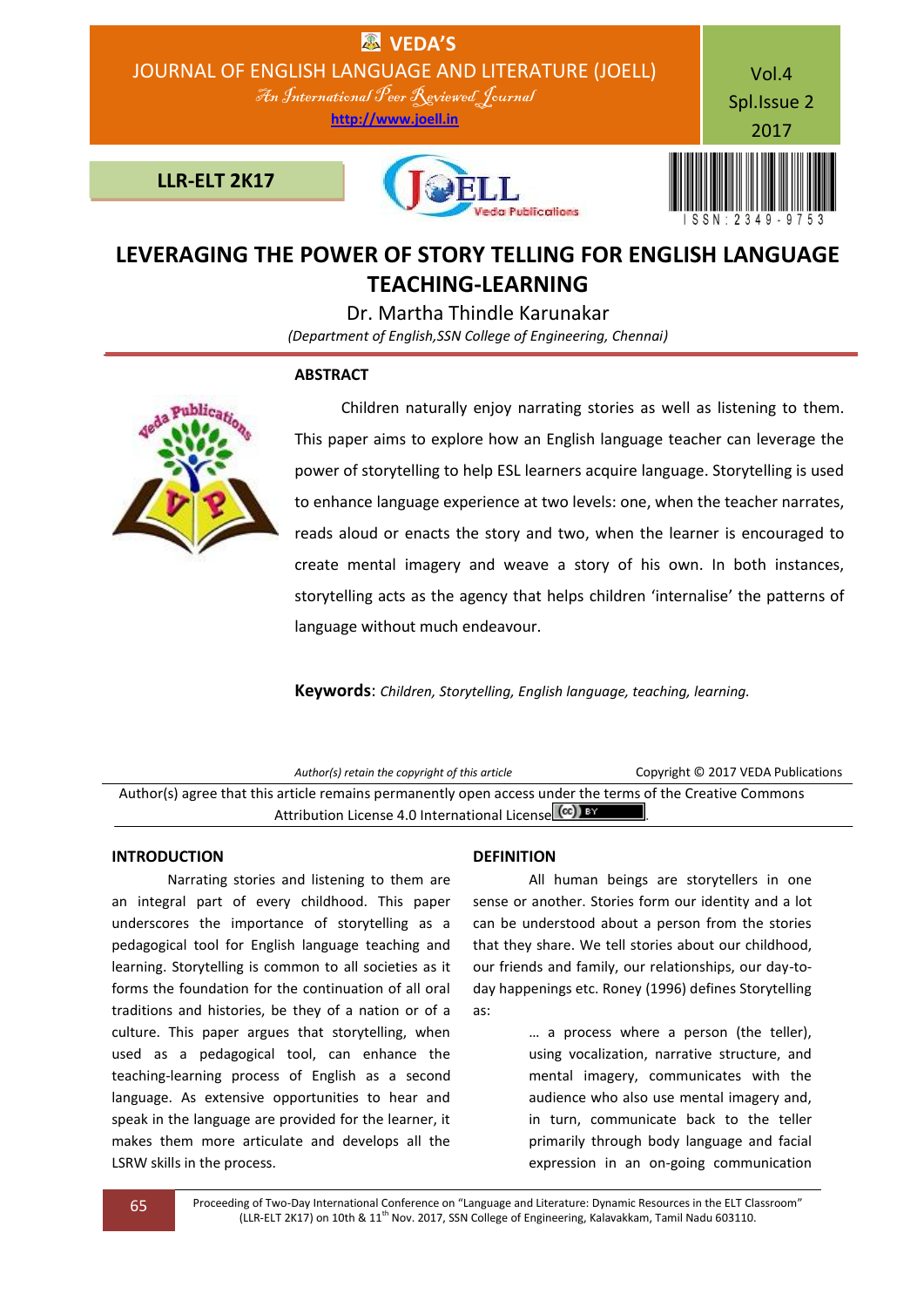cycle. Storytelling is co-creative and interactive. It is one of the most powerful forms of art/communication known to humans and this explains why it possesses such great potential as a teaching-learning tool (7).

Hence an attempt is made to assess the impact of storytelling on the teaching and learning of English in the ESL context.

#### **LITERATURE REVIEW**

There are several studies that have underscored the importance of stories and storytelling for teaching-learning. Sundmark (2014) and Remi (2011) endorse storytelling as a methodology in schools for language development. Sara Miller and Lisa Pennycuff (2008) recommend storytelling as a pedagogical strategy to be integrated into school curriculum to "increase students' competencies" in the areas of reading and writing. There are also others who recommend storytelling as a pedagogical tool. Smith (1990) believes that we learn in the form of stories; the human brain is a story-seeking, story-creating instrument. Chenfield (2002) stresses the importance of stories as they fit all ages, places, timeframes, and circumstances. Storytelling is also known to improve self-awareness, visual imagery, and cultural knowledge (Mello 2001).

Considering the impact of storyreading and storytelling on language proficiency, the latter is chosen by a group that conducted a study to highlight its importance. Isbell, Sobol, Lindauer, and Lowrance (2004), studied the impact of both storytelling and storyreading on language comprehension and development. They concluded that storytelling was more effective compared to storyreading as storytellers use more repetition, sounds, and gestures when compared to a narrator reading a story. This activity kept the learners engaged and also helped develop their listening skills.

The storytelling methodology is also endorsed by researchers Cliatt and Shaw (1988). They argue that storytelling helps learners enhance their use of language and logical skills and develops positive attitudes towards instruction. Other researchers believe that storytelling can be used as an effective means to increase early literacy and

promote reading comprehension skills (Haven & Ducey, 2007).

## **SELECTING STORYBOOKS**

Selecting good storybooks for narration is crucial if the teacher wants to meet the twofold objective of effective language teaching and learning. A good book not only holds the interest of the learners but also motivates them to listen and read more.

Some pointers that may help in selecting good books for storytelling are as follows. It is important to choose books that are age-appropriate. Books that are multicultural in nature, that have gained an international reputation and that are informative and contribute to general knowledge, are rich in culture and contain authentic examples of English, may prove to be effective. Narratives that contribute to vocabulary acquisition and the correct usage of English language structures and expressions may be selected.

It would be advantageous to have books that have rich illustrations that synchronise with the narrative text. All these factors help in implementing a storybased methodology, thereby contributing to the learners' development of English language competence.

### **STORYTELLING AS AN EFFECTIVE METHOD**

This paper suggests that storytelling is an effective method to promote English language learning as it helps break the monotony of a conventional teaching methodology. It also does not require the conventional classroom space to practise language, as this activity can be carried out reasonably anywhere, even outdoors.

The storytelling method allows for interruptions in narration in order for the learners to understand a new vocabulary item or a sentence structure. This may require the teacher to keep the meanings of the textual words handy in case any learner asks for it. Questioning can also be encouraged to make sure that the listeners are making sense of the story. The teacher should also be able to pronounce the words correctly so that the children can pick up the same.

When the learners are given opportunities to practice what they have been listening to, the benefit is theirs. While narrating the story, the

66 Proceeding of Two-Day International Conference on "Language and Literature: Dynamic Resources in the ELT Classroom" (LLR-ELT 2K17) on 10th & 11<sup>th</sup> Nov. 2017, SSN College of Engineering, Kalavakkam, Tamil Nadu 603110.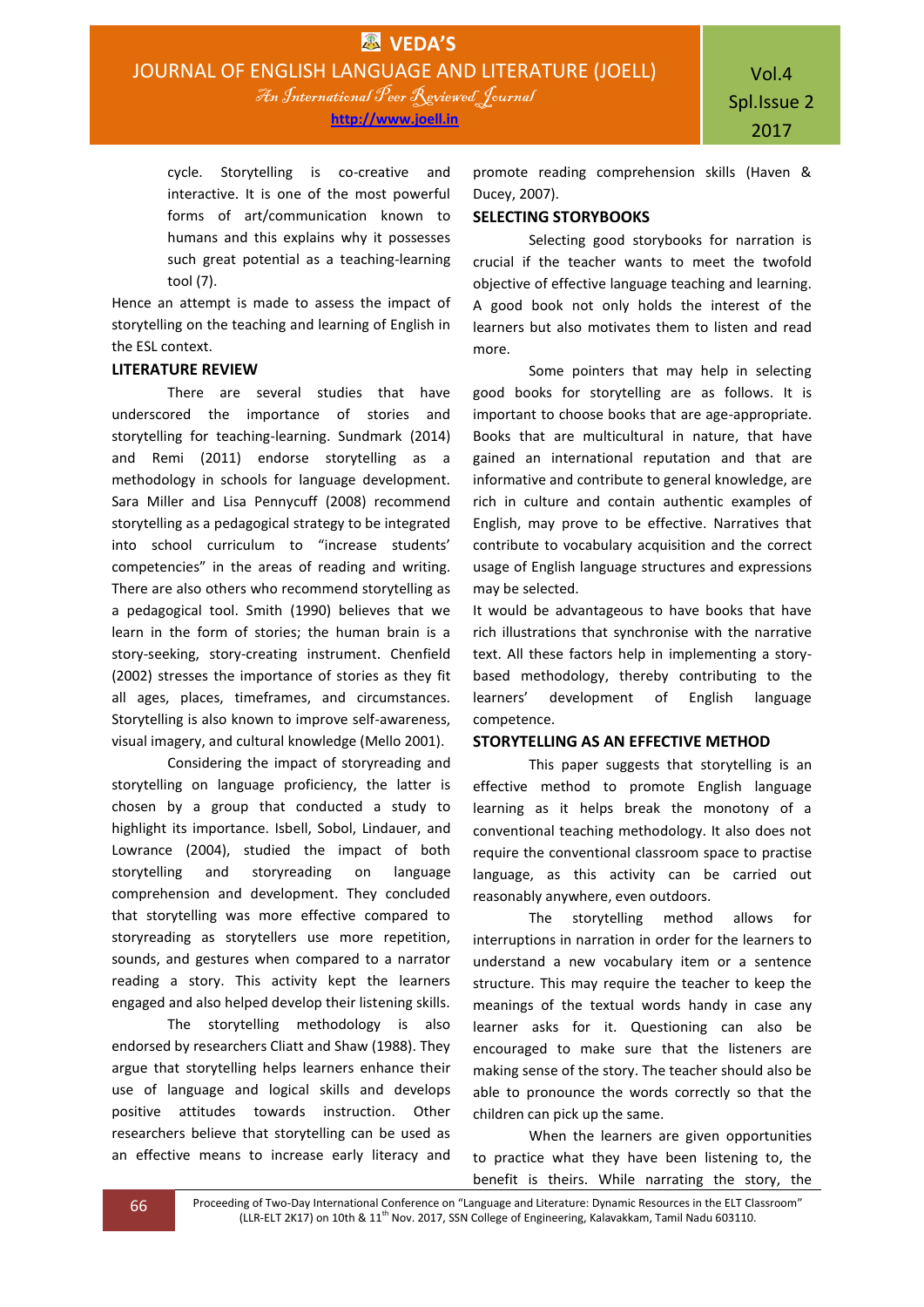attention of the learner is not so much on the technicalities of producing the language but on storytelling. This helps the learners overcome their fear of failure and embarrassment at producing the language. Since they are not conscious of the production of the language, they are relaxed and the unconscious structure of the language (whatever has been internalised) comes to the fore, making language production seem effortless. Although the production of language may not be accurate, the learner at least derives satisfaction from the fact that he has tried.

#### **CHILDREN AS STORYTELLERS**

Children not only love listening to stories but also love narrating them. Imagination is so rich in them that the impossible and the improbable become real in their story world. It requires effort on the part of the narrator to convert mental imagery and thought structure into oral language. From the point of view of language development, a child while narrating a story may not be as conscious of the language generation process as she may be in other situations where appropriate language production is important. Hence, encouraging children to be storytellers helps develop not only their selfconfidence and language skills but also their ability to articulate.

Making learners become storytellers acts as a two-way process. They not only hear the language, its enunciation, structure and grammar but also try to construct it themselves, thereby reinforcing language acquisition.

# **IMPLICATIONS FOR THE TEACHER OF ENGLISH LANGUAGE**

The strategy of using storytelling allows the teacher to experiment with other resources to make it a fulfilling activity. Voice modulation, intonation, facial expressions body language etc., can be used by the storyteller to bring the narrative alive for the listeners.

Storytelling is a very interactive method and may require teachers to undergo training in the art of storytelling, its techniques and other details in order to be good storytellers. It also requires a lot of patience and dedication on the part of the teacher to make her storytelling classes successful, as a lot of

energy, planning and creativity are required to sustain the attention of the learners.

Using the storytelling methodology in classrooms requires the teacher to have excellent classroom management skills, because it is easy to lose control over the class when a lot of discussion and excitement is generated. The teacher should also be able to synchronise and link the reading material to other areas in the curriculum so that the children get the maximum benefit. Initially, the teacher may find it cumbersome to shift from the traditional method of teaching. However, over a period of time, the new method will become natural and spontaneous.

Teachers can use stories to supplement their core materials or the existing textbook, if they are not comfortable using it as a primary source. They can also be used as the starting point and as a rich context for developing a wide variety of related language and learning activities, which involve children personally, creatively and actively in a whole curriculum approach (Ellis and Brewster 1991 and 2002).

# **DISADVANTAGES OF THE STORYTELLING METHOD**

In a class where the number of students is more, 'happy noise' may be a factor that has to be dealt with. Commotion due to interaction among students in the class may affect the concentration level of some students and thereby affect language teaching and learning.

#### **CONCLUSION**

There is tremendous educational value in using storytelling as a strategy for English language teaching and learning. Using storytelling consciously as a methodology within the framework of the curriculum offers positive results. When the learners become storytellers, they acquire confidence and overcome the inhibition of using the English language. They also become articulate. As they continually listen to the English language in the form of stories and practise speaking, one activity reinforces the other in English language acquisition and generation. With continuous repetition of words and sounds, the learners acquire language skills